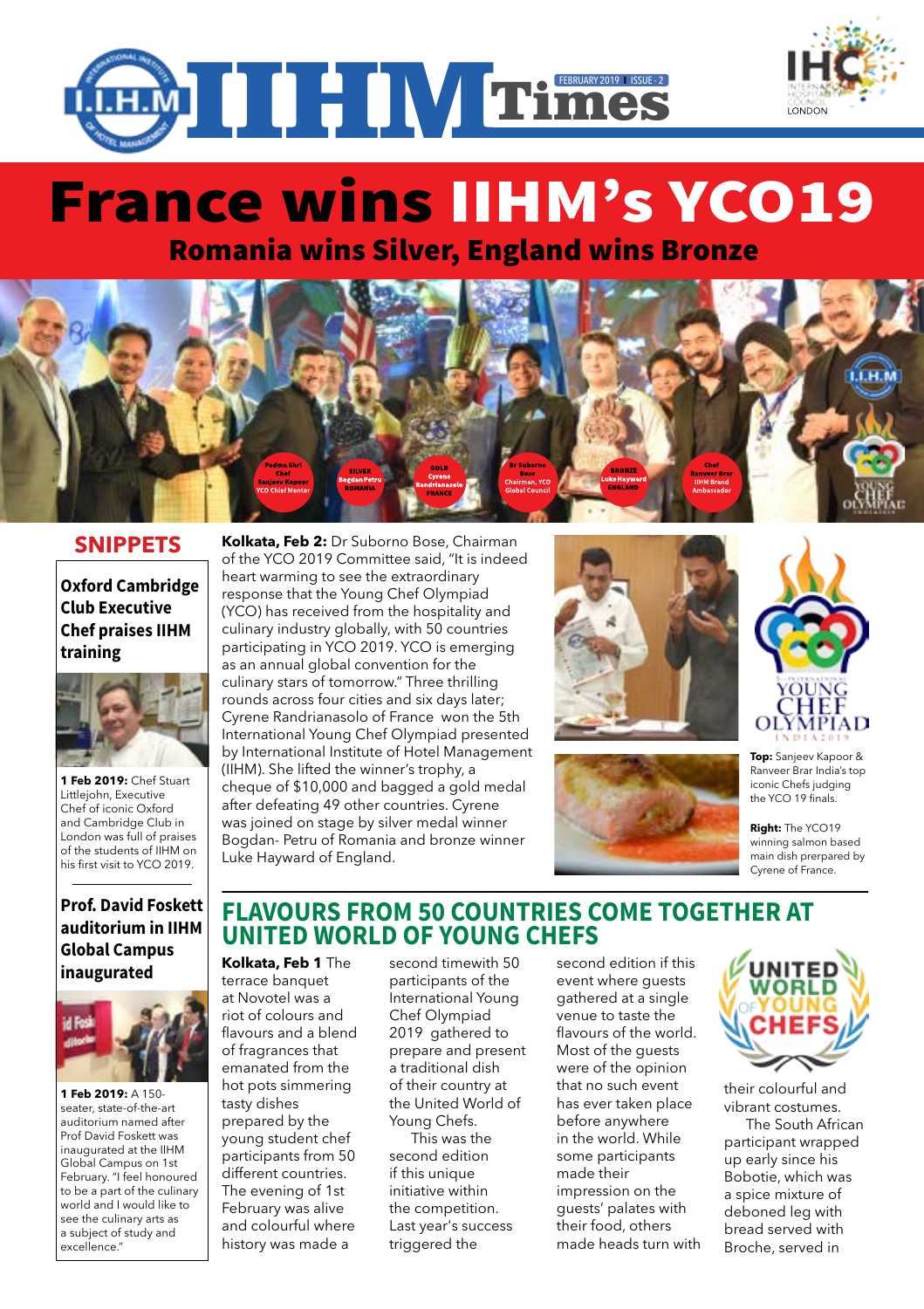



## **SNIPPETS**

#### **ERASMUS student exchange programme in France**



1 Feb 2019: The final ERASMUS student exchange programme for IIHM students will take place in March in France. Two other exchange programmes in Sweden and Turkey took place last year.

## **Quote**

**The global reach of YCO 2019 has escalated to new highs because of social media and technology and YCO is today the biggest ever hospitality platform to promote skills and talent.**



Chairman, **YCO Global Council** Co-chairman & CEO, **International Hospitality Council** Founder & Chief Mentor, **Indismart Group**

glasses were finished in a no time. Biryani -lovers in the crowd made a beeline for the Thalapakatti Biryani, a South Indian styled chicken biryani served with kachumber salad and brinial curry. The Uzbekisthan stall got full marks for its decor, more than the food. The table was decorated with traditional crockeries and items, giving a feel of the colourful country. For food they had made a traditional and popular Uzbek meat pulao served with stuffed samosas. The Cambodian Amok Prawns, a spicy and tangy prawn recipe

small earthen

"YCO celebrates the future through food and mutual understanding."

in Cambodian sauce,





was a delight for its inherent Indian taste.

A distinguished guest at the United World of Young Chefs (UWYC) was Bruce Bucknell, the British Deputy High Commissioner in Kolkata. Bucknell enjoyed the evening sampling a variety of cuisines from the stalls. "YCO is a wonderful competition and United World of Young Chefs is place to see the camaraderie among

us," he said. Chef RanveerBrar, the Brand Ambassador of the International Institute of Hotel Management (IIHM), was thrilled by the ambience, "Its so amazing to see so many countries, from across the world coming together in one place to present their national dish. This shows the spirit of YCO. The fact that it's about interacting and bringing the world together."The United World of

Young Chefs was initiated to promote harmony, friendship and bonding among the nations. This is the second such initiative in the world and IIHM has set the path for many more of such programmes in future. Such an event will bring nations closer and help them explore each other's culture," said Dr Suborno Bose, the chief mentor of IIHM and chairman of YCO 2019committee.

Dr Bose took the opportunity to felicitate all the judges who had come to India from across the world to judge the International Young Chef Olympiad 2019 at the United World of Young Chefs.



# *IIHM signs MOUs with 50 countries*

**Young chefs from across the world got together with IIHM students in an amazing celebration of Global Unity, Diversity and Collaboration in full public display at the inauguration of the** 

**IIHM Global Campus in Sector V. Following this, in the impressive Central Hall of the campus, cheered on by hundreds of IIHM students, 50 of the** 

**World's finest culinary** 

**colleges reiterated their commitment to IIHM's Global Connect Manifesto To Learn, Network and Connect with each other.**

**1 Feb 2019:** The Global Memorandum is an agreement to exchange knowledge across the world. It envisages sharing of culinary skills, ideas, concepts and

growing together, globally. All 50 mentors along with the participants were felicitated with certificates of participation of YCO 2019 and medal.

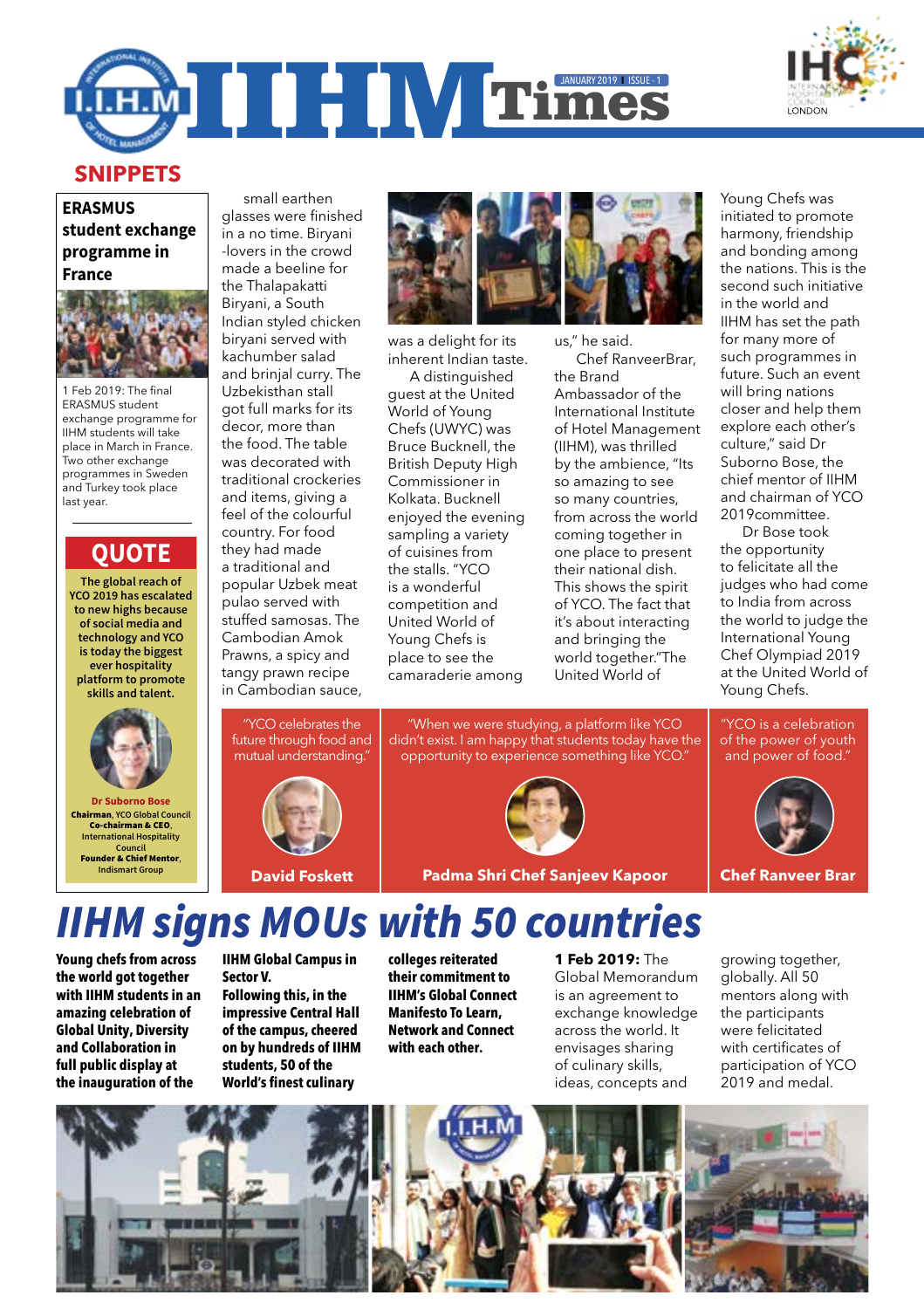

# Delhi Dazzles In IIHM YCO19 Opener



**New Delhi, Jan 28:** The grand 5th edition of IIHM Young Chef Olympiad 2019 kicked off to a brilliant start at Dr Sarvepalli Radhakrishnan Auditorium.

The world's biggest Culinary Extravaganza was presented by the International Institute of Hotel Management (IIHM) in association with the International Hospitality Council (IHC) and supported by the Government of West Bengal.

The magnificent event attracted 50 of the world's top countries and culinary schools - Switzerland to Seychelles, Malta to Malaysia, Nepal to Namibia and Bahrain to Bhutan - to unite on one platform. Amid much pomp and grandeur, the 50 cheftestants took the stage, their country flags flying high. After address notes and performances from Delhi's Salman Public School and DPS, Gautam Budh Nagar, Noida, the YCO Trophy was unveiled in front of a global audience and the world's best from the hospitality & tourism industry.

#### #YCO2019 IN NUMBERS

- Number of participating countries: 50
- Number of judges on the panel: 21
- Number of IIHM campuses: 8
- **Prize cheque for the YCO title: \$10,000**
- **Number of IIHM students on the social media team: 1,200**
- **Number of social media posts a day: 9,600**
- $\blacksquare$  Distance travelled by the farthest **contestant: 15,000km**



*"The global reach of YCO 2019 reached new highs because of social media and technology. IIHM had 6,000 students who covered the contestants through social media," said Dr Suborno Bose, chief mentor, IIHM and CEO, Indismart Global.*



*"You cannot miss any event that has the 3 Fs – Food, Fun and the Future, which is you, the young people," said Chutintorn Gongsakdi, Ambassador of Thailand to India. IIHM has a flagship hospitality campus in Bangkok.* 



*"YCO brings together young chef talent from around the world and celebrates what unites us all – food. Culinary arts, culture and creativity are the key words," said Prof David Foskett, world-renowned culinary teacher and writer and chairman panel of judges, YCO.*



*The International Young Chef Olympiad 2019 trophy was unveiled at the opening ceremony at Delhi's Dr Sarvepalli Radhakrishnan Auditorium by Dr Bose, Prof Foskett and the esteemed judges and adjudicators.* 



*Top: Cheftestants from 50 nations and culinary* 

**LONDON** 



*Anushka Chhabra, a student of IIHM and a disciple of Padma Bhushan Uma Sharma for 12 years, regaled the international audience with a performance of traditional Indian dance form Kathak.*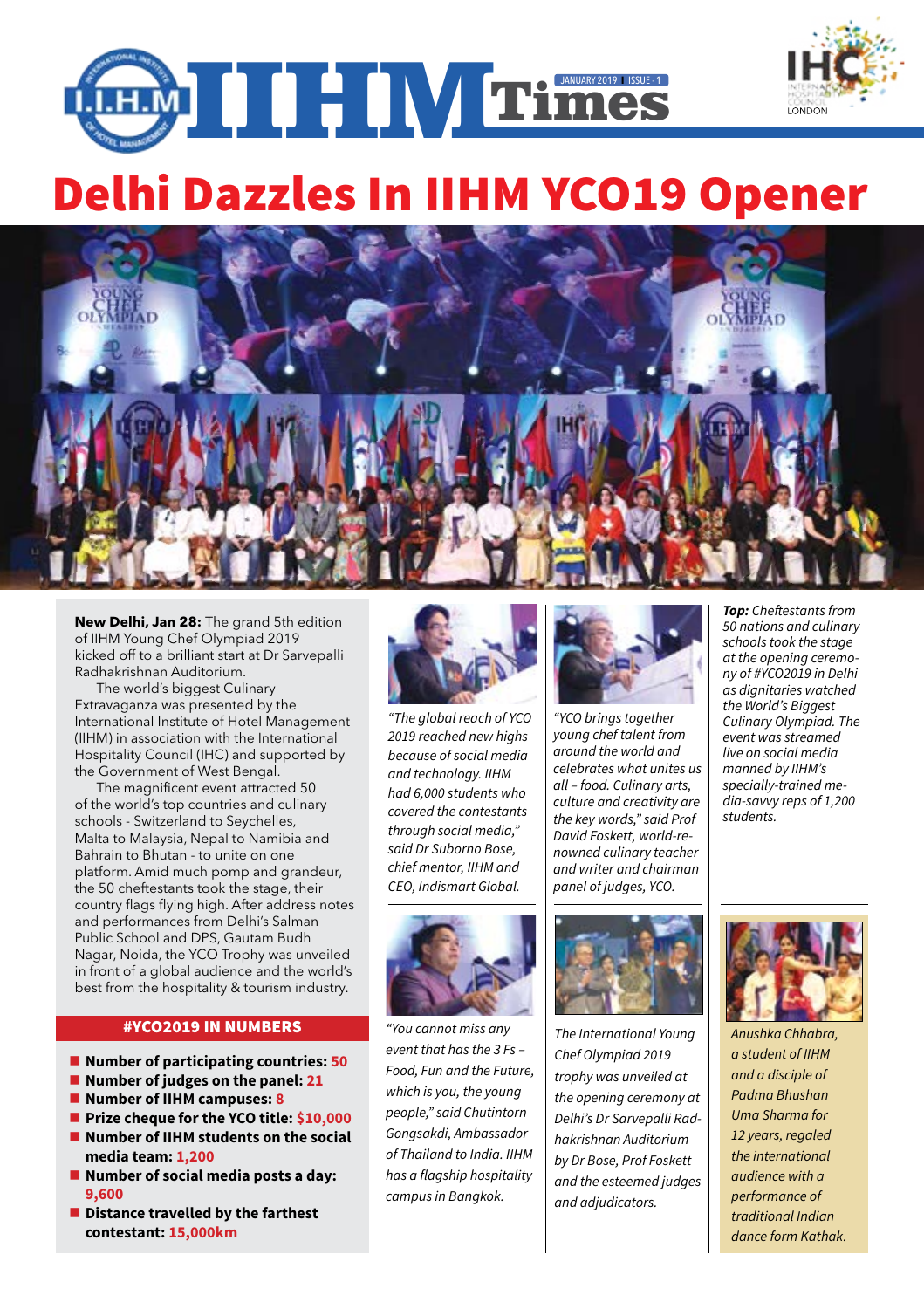

# IIHM Bangalore: Cultural hub for Tourism & Hospitality

*IIHM Bangalore is famed for showcasing the regional heritage, culture & cuisine of South India. Here, "Dollu Kunitha" performers welcome our International guests with the ceremonial beating of drums.*



**Jan 30-31:** Two days of cultural activity and exchange heralded the heats of IIHM Young Chef Olympiad 2019 at the IIHM Bangalore campus in Indiranagar. Karnataka

government showcased its tribal dance form Dollu Kunitha as a troupe of eight dancers took centrestage. They welcomed the participants and mentors of

10 countries with music belted out of decorated drums.

"The dance, music and the folk culture lent the competition a cultural touch and showcased Bangalore as a hotspot of culture for tourism and hospitality," said Sanchari Chowdhury, director, IIHM Bangalore. What's more?

Demonstrations of



recipes of classic Karnataka dishes like Nippattu (crispy fried rice crackers) caused quite a sizzle as French mentor Magdala Caussimon attempted to fry a few! The thread of cultural exchange continued with esteemed mentors visiting schools in Bangalore to educate students about hospitality.

**LONDON** 

#### 'HERO'S WELCOME WITH A MOTORCADE'



### IIHM escorts YCO heroes across Pune city in a colourful bike rally



*View from the back of the YCO bus of enthuastic IIHM Pune* 

#### **Pune, Jan 30:**

The cheftestants and mentors of 16 countries arrived in IIHM Pune's Viman Nagar Campus to a hero's welcome. The team bus was escorted by a motorcade of 30 IIHM bikes and it looked as though the entire city had turned out to welcome YCO heroes. This was followed by

local Marathi dance performance. The evening saw YCO

judges Andy Varma, David Graham, Enzo Oliveri and Andreas Muller speak on the topic 'Can You *students on their bikes* **New Delhi, Jan 29:**  ever set a benchmark in culinary arts and hospitality education?' at Sheraton Grand. "It was very exciting to see the world come together under one unifying theme of food, cooking and gastronomy," said Graham. Karen Anand and Ron Scott were also on kitchen duty in the city.

# IIHM Delhi kitchen wows Guests



Spread across 3,500sq ft and equipped with state-of-theart equipment, the training kitchen in the Badarpur campus of IIHM Delhi became the talking point among cheftestants, mentors and judges during #YCO2019.

"The nightmare for any chef is adapting to a new kitchen area. The contestants settled down immediately because

the technology we provide is at par with the best across the world. We have special ovens with precision cooking technology and knives from Japan! Leading Indian food channels shoot in our kitchen," said IIHM Delhi director Abdullah Ahmed.

The spacious hall accommodated 10 contestants, each station covering an expanse of 9ft x 6ft. The two cook-offs in

Delhi were judged by Andrew Bennett, Stefan Hogan, Garth Stroebel, Stuart Littlejohn, Parvinder Bali, adjudicators Dr Zenobia Nadirshaw and Kulsum Hussin chaired by Prof David Foskett. "Contestants were marked on technique, cleanliness and general approach, maintaining time, flavours and temperature of dishes," said Bennett.